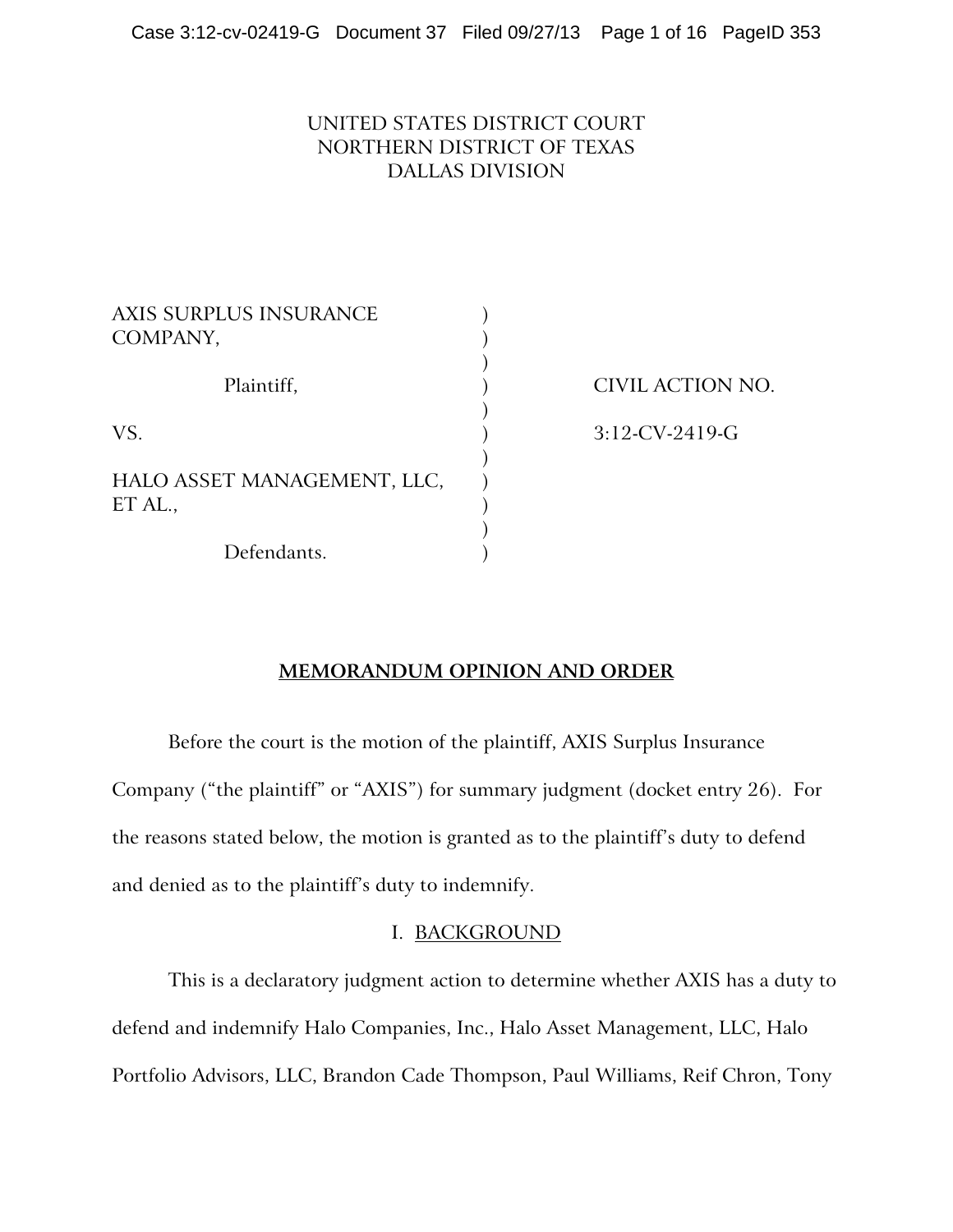Chron, Halo Asset Management Genpar II, LLC, and Halo Group, Inc. (collectively, "the Halo defendants") in a suit styled *Bruce Berg et al. v. Halo Companies, Inc. et al.* (cause number 11-15415) in the 191st Judicial District Court of Dallas County, Texas ("the underlying action"). *See generally* First Amended Original Complaint ("Complaint") (docket entry 4). Bruce Berg, Stuart Cartner, Kevin Doyle, Walter Haydock, Edward Leh, Kevin Murphy, Philip Schantz, DAIS Partners, LP, Singer Bros., LLC, Skeleton Lake, LLC, and Wildcat Lake Partners (collectively, "the Claimant defendants") brought the underlying action against the Halo defendants. *See generally* Appendix in Support of Plaintiff's Motion for Summary Judgment, Exhibit B, Second Amended Petition in Underlying Action ("Petition") (docket entry 27-1).

The underlying action arises out of a scheme in which the Halo defendants and certain third parties were supposed to use the Claimant defendants' funds to purchase residential mortgage notes in order to process, service, and repackage the mortgages. Brief in Support of Claimants' Response and Opposition to Plaintiff's Motion for Summary Judgment ("Response Brief") ¶ 5 (docket entry 32). The Halo defendants and the third parties made representations to the Claimant defendants. *Id.* ¶ 12. Third parties James G. Temme ("Temme") and Stewardship GP represented that they would purchase nonperforming residential mortgages, restructure their terms, and reconstitute the mortgages into performing loans. *Id.* Halo Companies, Inc.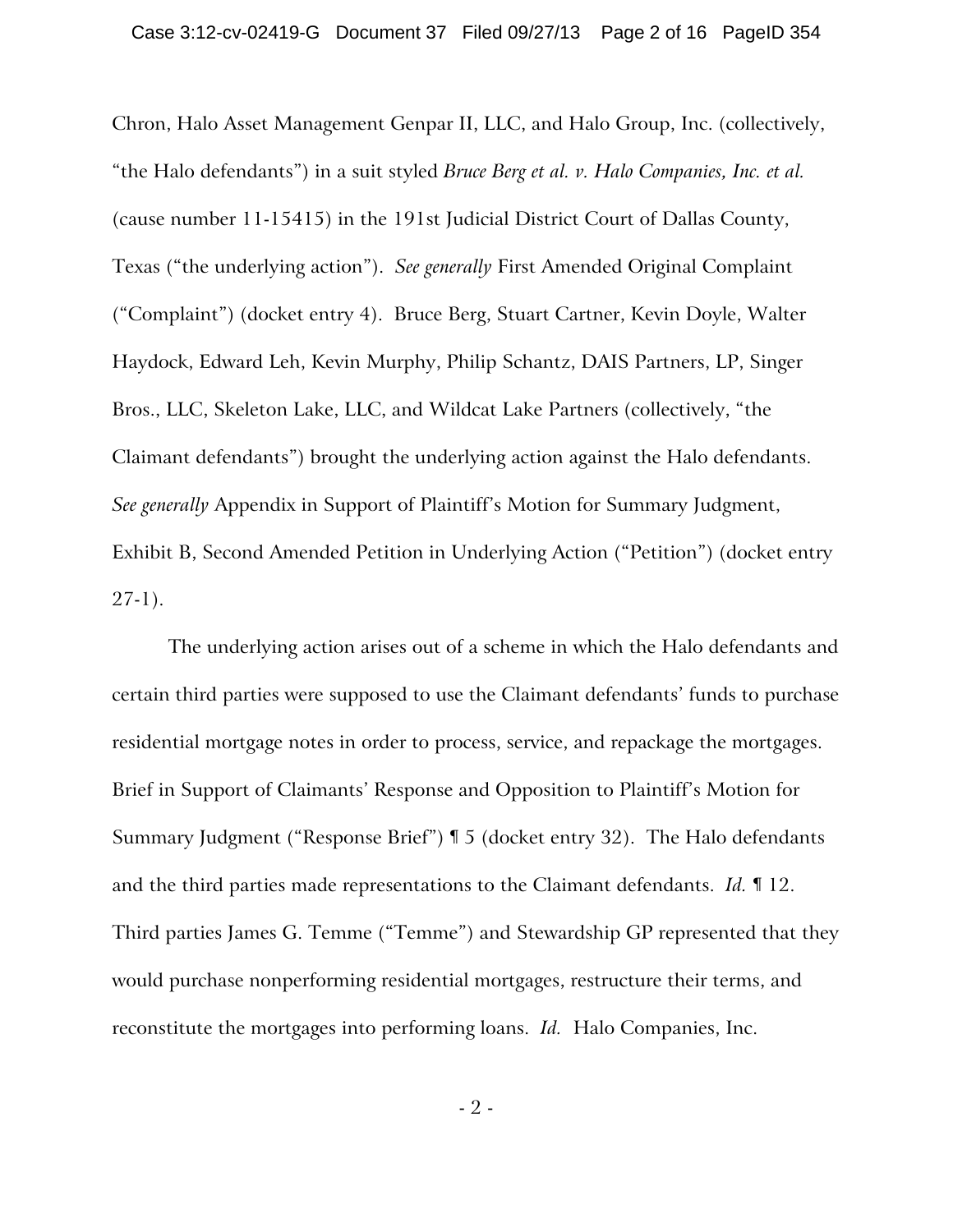#### Case 3:12-cv-02419-G Document 37 Filed 09/27/13 Page 3 of 16 PageID 355

represented that it would process and service the mortgages as part of a strategic alliance with Temme and Stewardship GP. *Id.* The Claimant defendants relied on the Halo defendants' and the third parties' representations and invested almost \$5 million between December 2010 and August 2011. Complaint ¶ 27.

In the underlying action, the Claimant defendants allege that the proposed assets were never purchased and their invested funds never returned. Petition ¶ 99. As a result, the Claimant defendants sued the Halo Defendants for damages of \$4,898,157.00. *Id.* The Claimant defendants complain that, among other things, the Halo defendants negligently failed to perform due diligence on their partnership with Temme and Stewardship GP, failed to ensure that Temme was purchasing mortgages, failed to inform the Claimant defendants that the invested funds were not being used to purchase the intended assets, and made false assurances regarding their intent to use the invested funds to purchase or manage the mortgages. Petition ¶¶ 104, 121, 123, 152. The Claimant defendants assert claims for fraudulent inducement, negligent misrepresentation, fraud, breach of fiduciary duty, negligence, breach of contract, unjust enrichment, and violation of the Texas Securities Act. *See generally* Petition. Further, the Claimant defendants ask for exemplary damages and attorneys' fees and make a demand for an accounting. *Id.*

The defendants Halo Companies, Inc. and Halo Group, Inc. are named insureds on a professional liability policy issued by AXIS ("the AXIS policy").

- 3 -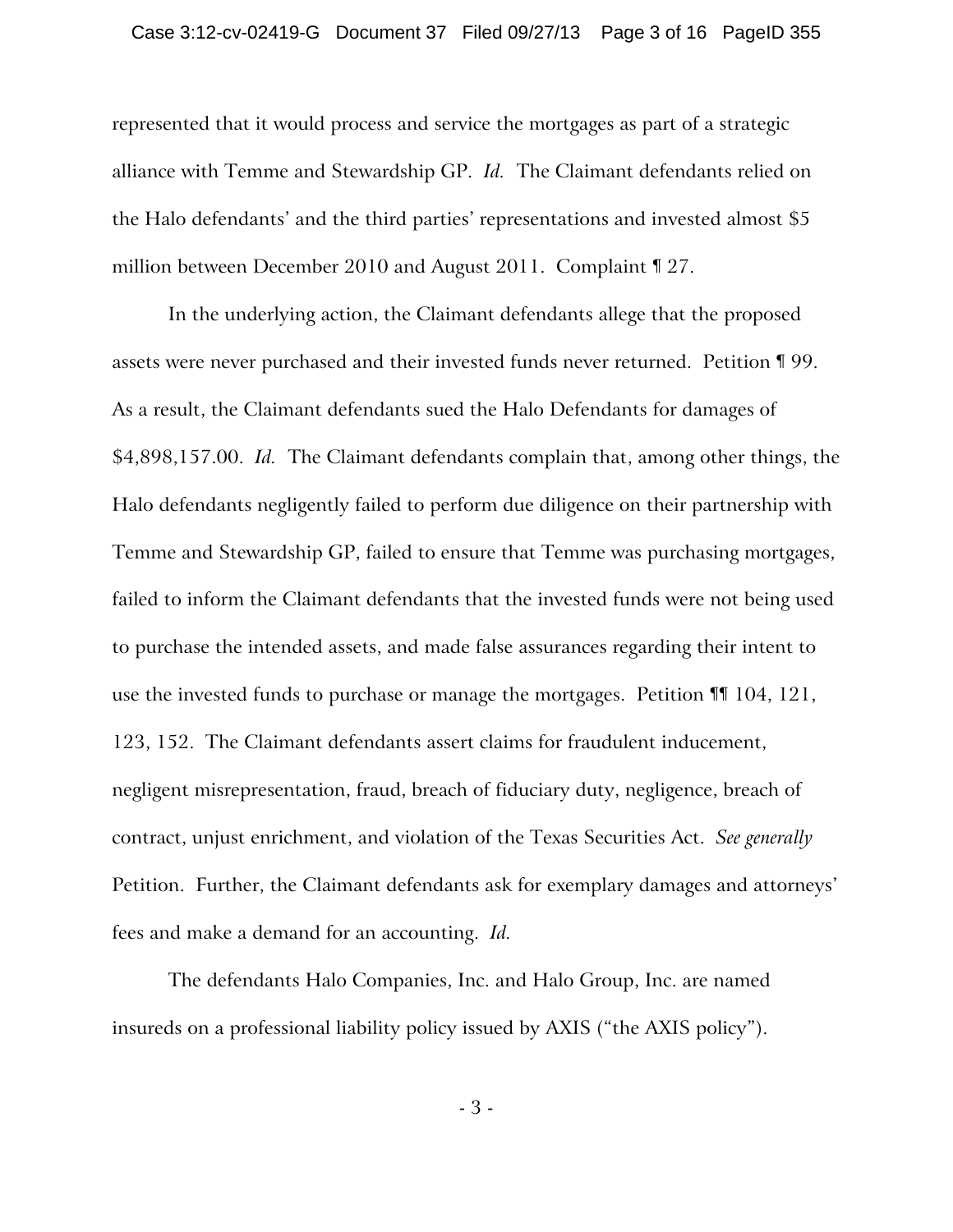Complaint ¶ 31; *see generally* Appendix in Support of Plaintiff's Motion for Summary Judgment, Exhibit A, AXIS PRO Miscellaneous Professional Liability Policy No. ECN 000006681001, policy period November 1, 2010 to November 1, 2011 ("Policy"). For the purposes of this motion for summary judgment, the plaintiff assumes that all of the Halo defendants are insureds under the AXIS policy. Plaintiff's Brief in Support of Motion for Summary Judgment ("Motion for Summary Judgment Brief") at 5. On November 29, 2011 and February 7, 2012, the Halo defendants tendered the underlying action to AXIS, demanding that AXIS defend and indemnify the Halo defendants against the claims asserted by the Claimant defendants. Complaint ¶¶ 29- 30. AXIS denied both requests on the grounds that the allegations in the underlying action were not covered under the AXIS policy. *Id.* ¶ 30.

On July 18, 2012, AXIS filed this suit seeking a declaratory judgment that it does not have a duty to defend or indemnify the Halo defendants in the underlying action. *See generally* Original Complaint (docket entry 1). The Claimant defendants have been named as defendants in this suit since they are potential judgment creditors under the AXIS policy. Complaint ¶ 37.

On February 8, 2013, AXIS filed this motion for summary judgment. *See generally* Plaintiff's Motion for Summary Judgment (docket entry 26). AXIS argues that it has no duty to defend because the claims in the underlying action are not covered under "Insured Services" as defined in the policy. Motion for Summary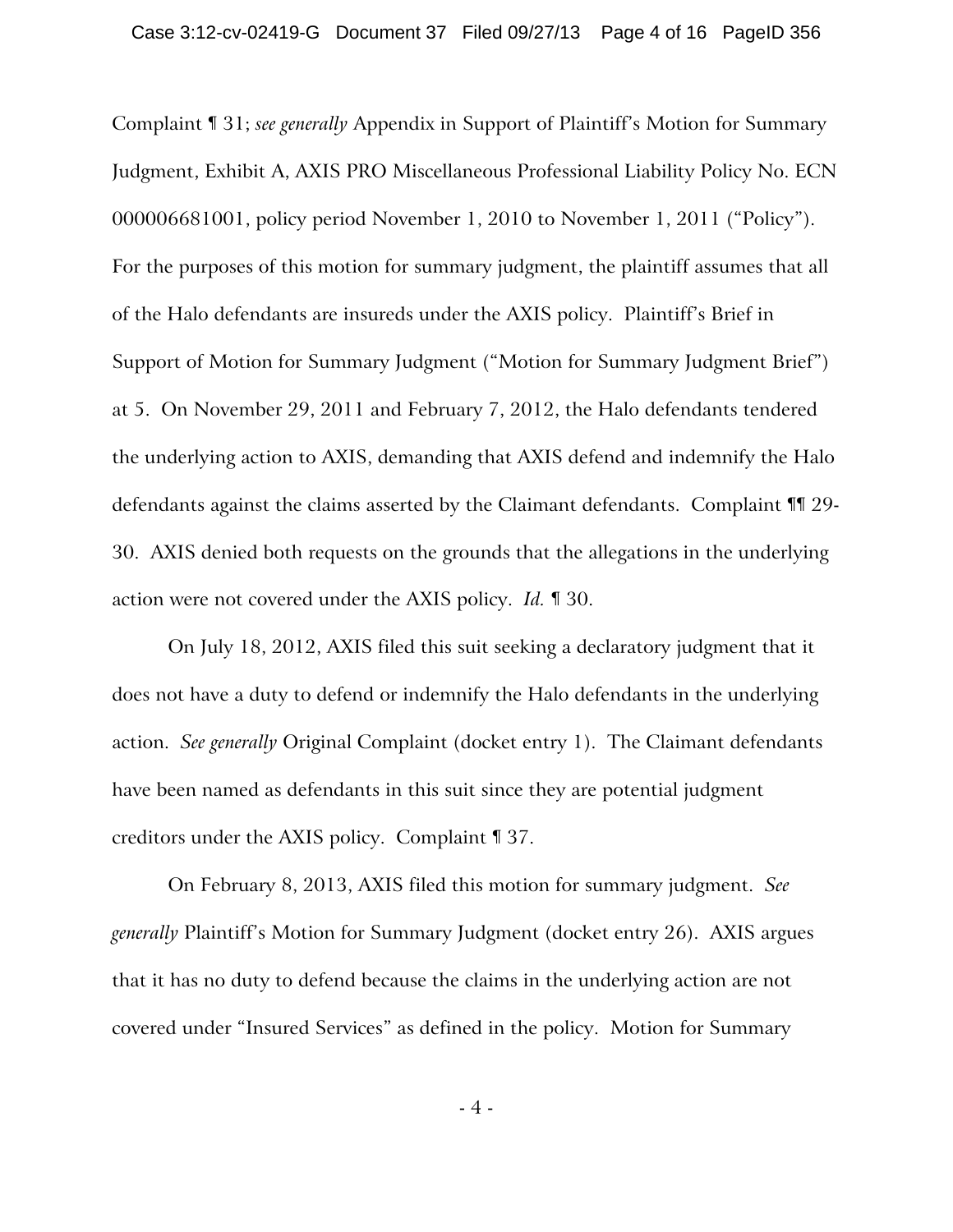Judgment Brief at 7-12. In the alternative, AXIS argues that the claims fall within applicable exclusions to coverage. *Id.* at 12-14. For the same reasons, AXIS asserts that there is no duty to indemnify. *Id.* at 14-15.

# II. ANALYSIS

# A. Legal Standard

# 1. *Summary Judgment Standard*

Summary judgment is proper when the pleadings and evidence on file show that no genuine issue exists as to any material fact, and that the moving party is entitled to judgment as a matter of law. FED. R. CIV. P. 56.\* "[T]he substantive law will identify which facts are material." *Anderson v. Liberty Lobby, Inc.*, 477 U.S. 242, 248 (1986). The movant makes such a showing by informing the court of the basis of its motion and by identifying the portions of the record which reveal there are no genuine material fact issues. See *Celotex Corporation v. Catrett*, 477 U.S. 317, 323 (1986). Once the movant makes this showing, the nonmovants must then direct the court's attention to evidence in the record sufficient to establish that there is a genuine issue of material fact for trial. *Id*. at 323-24. To carry this burden, the opponents must do more than simply show some metaphysical doubt as to the

The disposition of a case through summary judgment "reinforces the purpose of the Rules, to achieve the just, speedy, and inexpensive determination of actions, and, when appropriate, affords a merciful end to litigation that would otherwise be lengthy and expensive." *Fontenot v. Upjohn Company*, 780 F.2d 1190, 1197 (5th Cir. 1986).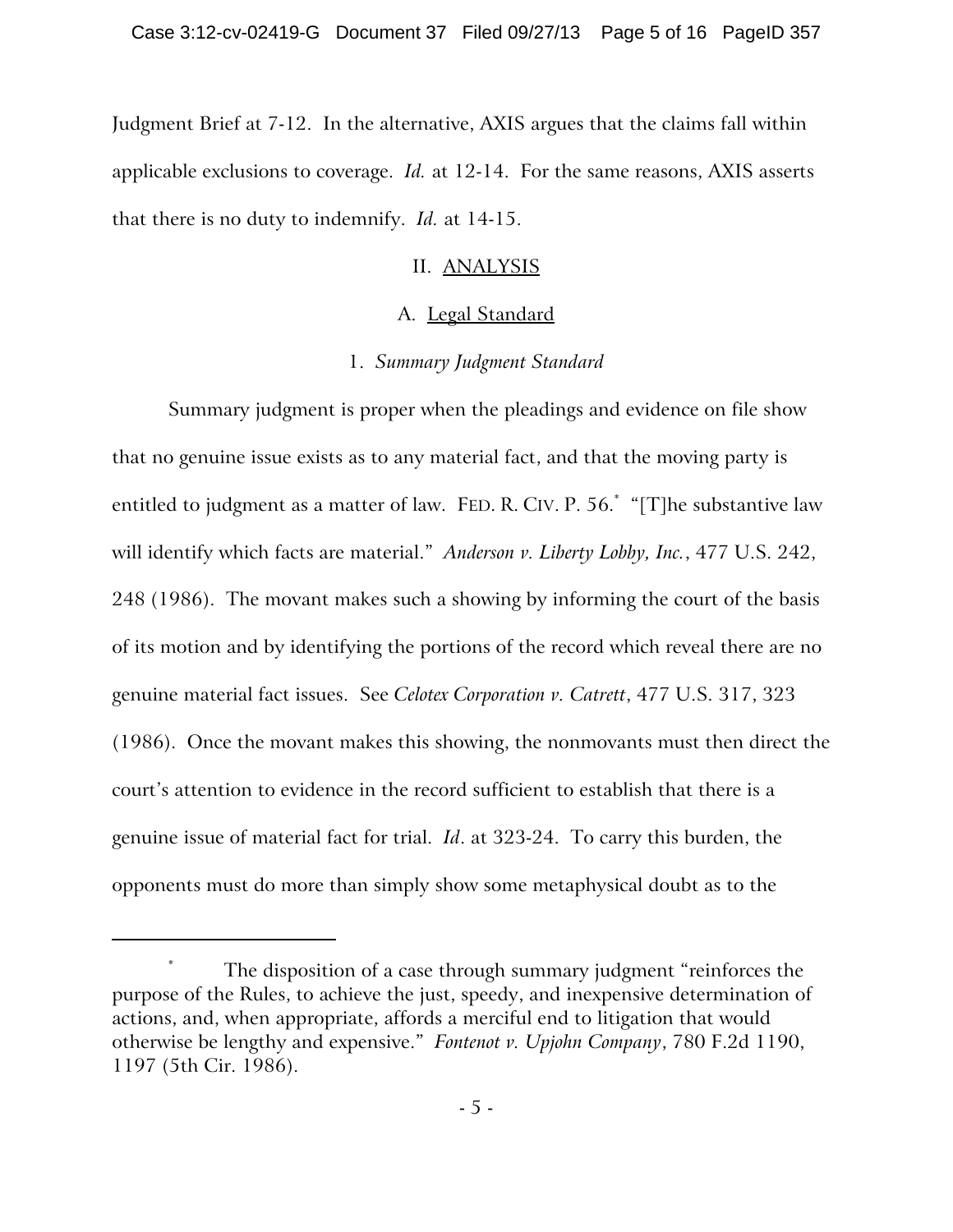material facts. *Matsushita Electric Industrial Co., Ltd. v. Zenith Radio Corporation*, 475 U.S. 574, 586 (1986). Instead, they must show that the evidence is sufficient to support a resolution of the factual issue in their favor. *Anderson*, 477 U.S. at 249. All of the evidence must be viewed, however, in a light most favorable to the motion's opponents. *Id*. at 255 (citing *Adickes v. S.H. Kress & Co.*, 398 U.S. 144, 158-59  $(1970)$ .

#### 2. *Insurance Policy Interpretation Under Texas Law*

The parties agree that Texas law applies to this diversity case. Motion for Summary Judgment Brief at 5; Response Brief ¶ 17; see generally *Erie Railroad Company v. Tompkins*, 304 U.S. 64 (1938). Texas courts interpret insurance contracts according to the "rules of interpretation and construction which are applicable to contracts generally." *National Union Fire Insurance Company of Pittsburgh, Pennsylvania v. CBI Industries, Inc.*, 907 S.W.2d 517, 520 (Tex. 1995). "The primary concern of a court in construing a written contract is to ascertain the true intent of the parties as expressed in the instrument." *Id.* (citation omitted). In determining the intent of the parties, the court construes the policy to give effect to each of its terms and to avoid rendering any term meaningless. *Ideal Mutual Insurance Company v. Last Days Evangelical Association, Inc.*, 783 F.2d 1234, 1238 (5th Cir. 1986) (citation omitted).

In construing a contract, the court must determine whether its meaning is ambiguous. "Whether a contract is ambiguous is a question of law for the court to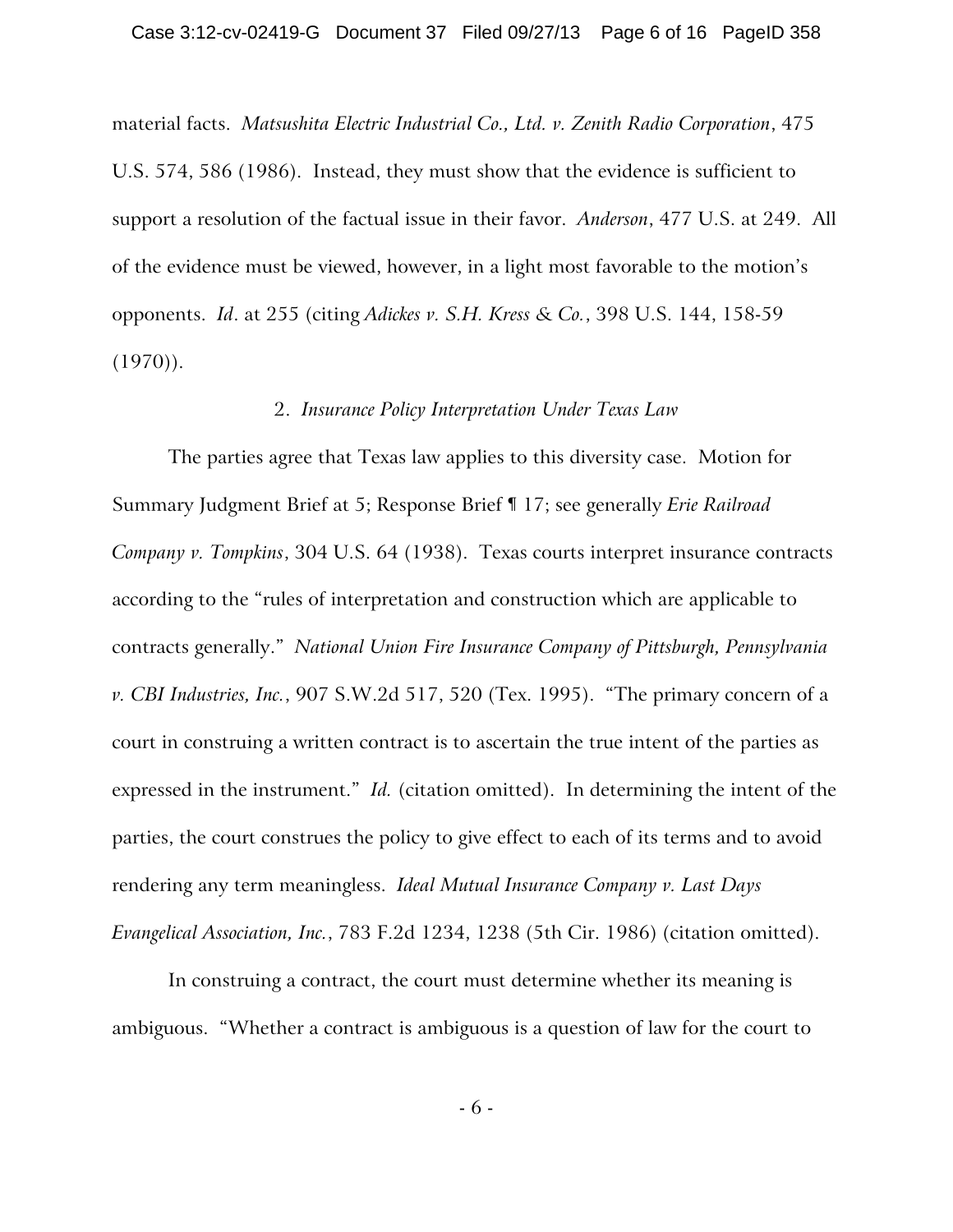decide by looking at the contract as a whole in light of the circumstances present when the contract was entered." *CBI Industries*, 907 S.W.2d at 520. A written contract is ambiguous if its language "is subject to two or more reasonable interpretations" but is not ambiguous if it is "so worded that it can be given a definite or certain legal meaning." *Id*. Mere disagreement between the parties about the correct interpretation of the term will not render the term ambiguous, nor will it transform the issue of law into an issue of fact. *D.E.W., Inc. v. Local 93, Laborers' International Union of North America*, 957 F.2d 196, 199 (5th Cir. 1992) (citations omitted).

Where a policy term is ambiguous, the court will construe that term in favor of the insured. *Toops v. Gulf Coast Marine Inc.*, 72 F.3d 483, 486 (5th Cir. 1996) (quoting *Adams v. John Hancock Mutual Life Insurance Company*, 797 F. Supp. 563, 567 (W.D. Tex. 1992), *aff'd*, 49 F.3d 728 (5th Cir. 1995)). In addition, when construing a policy term that excludes or limits coverage, the court must adopt any reasonable interpretation of the exclusion urged by the insured, even if the interpretation of the insurer appears more reasonable or a more accurate reflection of the parties' intent. *Id.* These rules of construction, however, apply only when the terms of the policy are "susceptible to several reasonable constructions." *Ranger Insurance Company v. Bowie*, 574 S.W.2d 540, 542 (Tex. 1978) (citations omitted).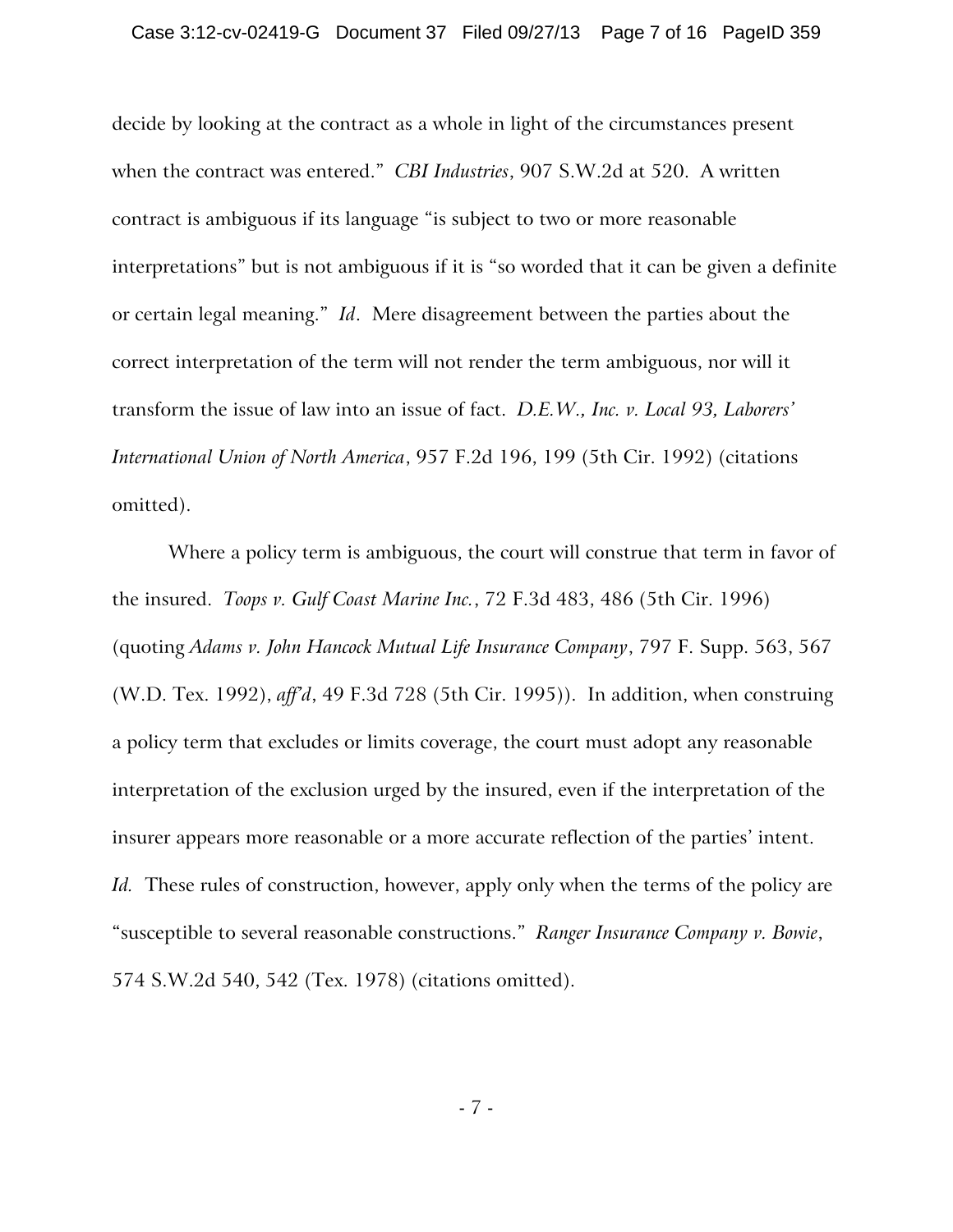### 3. *Duty to Defend*

Texas follows the "eight-corners" rule of insurance contract interpretation. See, *e.g.*, *GuideOne Elite Insurance Company v. Fielder Road Baptist Church*, 197 S.W.3d 305, 308 (Tex. 2006). This rule instructs courts to determine whether an insurer has a duty to defend based solely on the language contained within the four corners of the insurance policy and the allegations contained within the four corners of the plaintiff's pleadings. *Allstate Insurance Company v. Disability Services of the Southwest, Inc.*, 400 F.3d 260, 263 (5th Cir. 2005); *National Union Fire Insurance Company of Pittsburgh, Pa. v. Merchants Fast Motor Lines, Inc.*, 939 S.W.2d 139, 141 (Tex. 1997) (per curiam). In this case, the court looks to the four corners of the AXIS policy and the four corners of the underlying action filed by the Claimant defendants against the Halo defendants. If the pleadings allege facts stating a cause of action that potentially falls within the insurance policy's scope of coverage, the insurer has a duty to defend. *Liberty Mutual Insurance Company v. Graham*, 473 F.3d 596, 600 (5th Cir. 2006). The duty is determined based on the presumption that the allegations in the plaintiff's pleadings are true. *Disability Services of the Southwest*, 400 F.3d at 263; *Fielder Road Baptist Church*, 197 S.W.3d at 308. The insured bears the initial burden of showing that there is coverage, while the insurer bears the burden of showing that any exclusion in the policy applies. *Trinity Universal Insurance Company v. Employers Mutual Casualty Company*, 592 F.3d 687, 691-92 (5th Cir. 2010). "If an insurer has a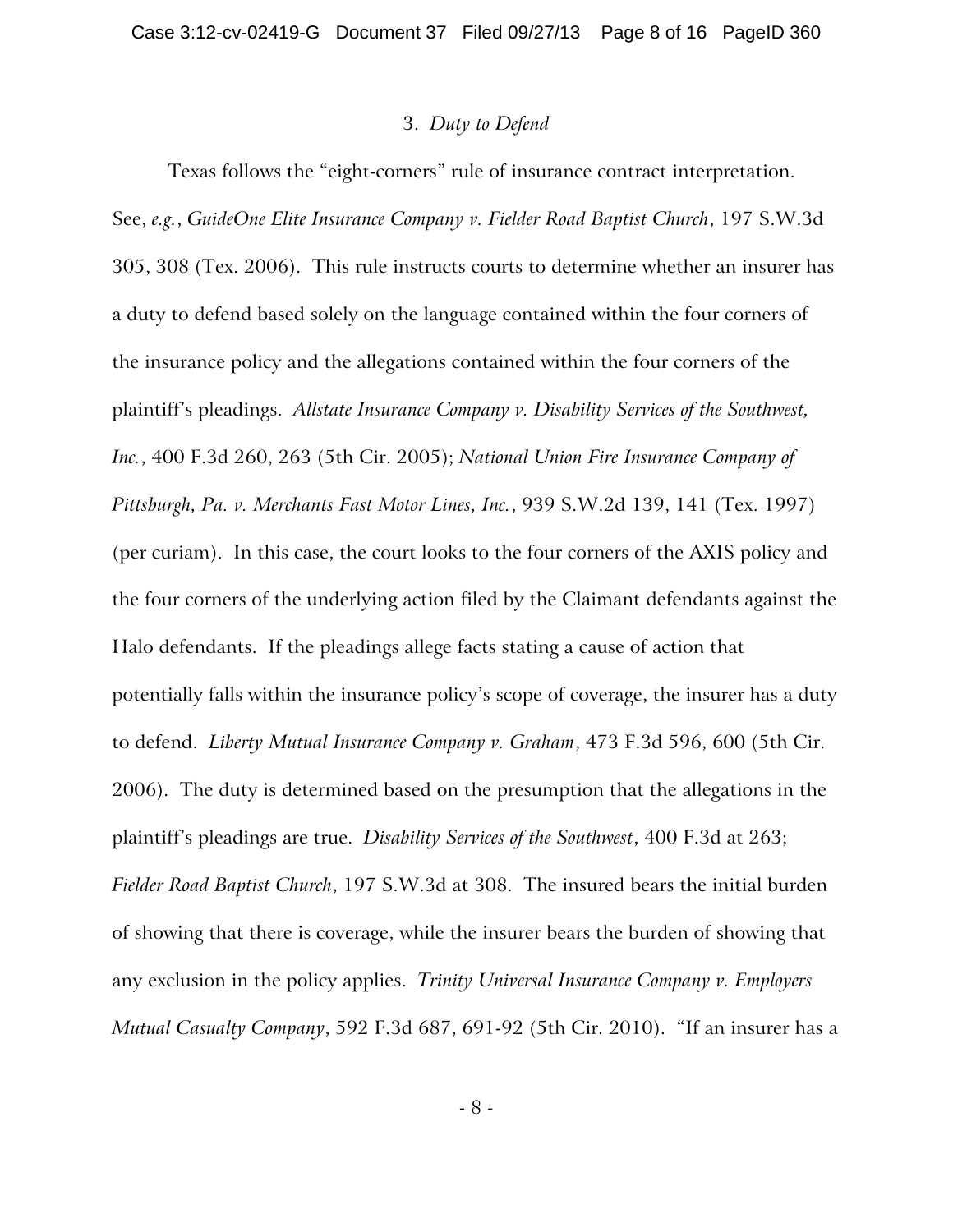duty to defend its insured against any portion of the underlying suit, then the insurer is required to defend the entire suit." *General Star Indemnity Company v. Gulf Coast Marine Associates, Inc.*, 252 S.W.3d 450, 455 (Tex. App.--Houston [14th Dist.] 2008, pet. denied).

A pair of countervailing considerations guides the court's review of the facts alleged within the four corners of the underlying pleadings. On the one hand, "the insurer's duty to defend is limited to those claims actually asserted in an underlying suit" and does not extend to "a claim that might have been alleged but was not, or a claim that more closely tracks the true factual circumstances surrounding the thirdparty claimant's injuries but which, for whatever reason, has not been asserted." *Pine Oak Builders, Inc. v. Great American Lloyds Insurance Company*, 279 S.W.3d 650, 655-56 (Tex. 2009). "If the petition only alleges facts excluded by the policy, the insurer is not required to defend." *Id.* at 655 (citation and internal quotation marks omitted). The court must not "(1) read facts into the pleadings, (2) look outside the pleadings, or (3) imagine factual scenarios which might trigger coverage." *Gore Design Completions, Limited v. Hartford Fire Insurance Company*, 538 F.3d 365, 369 (5th Cir. 2008) (citation and internal quotation marks omitted). On the other hand, the factual allegations that are contained within the pleadings must be liberally construed: "If the petition does not state facts sufficient to bring the case clearly within or outside the insured's coverage, the insurer is obligated to defend if *potentially*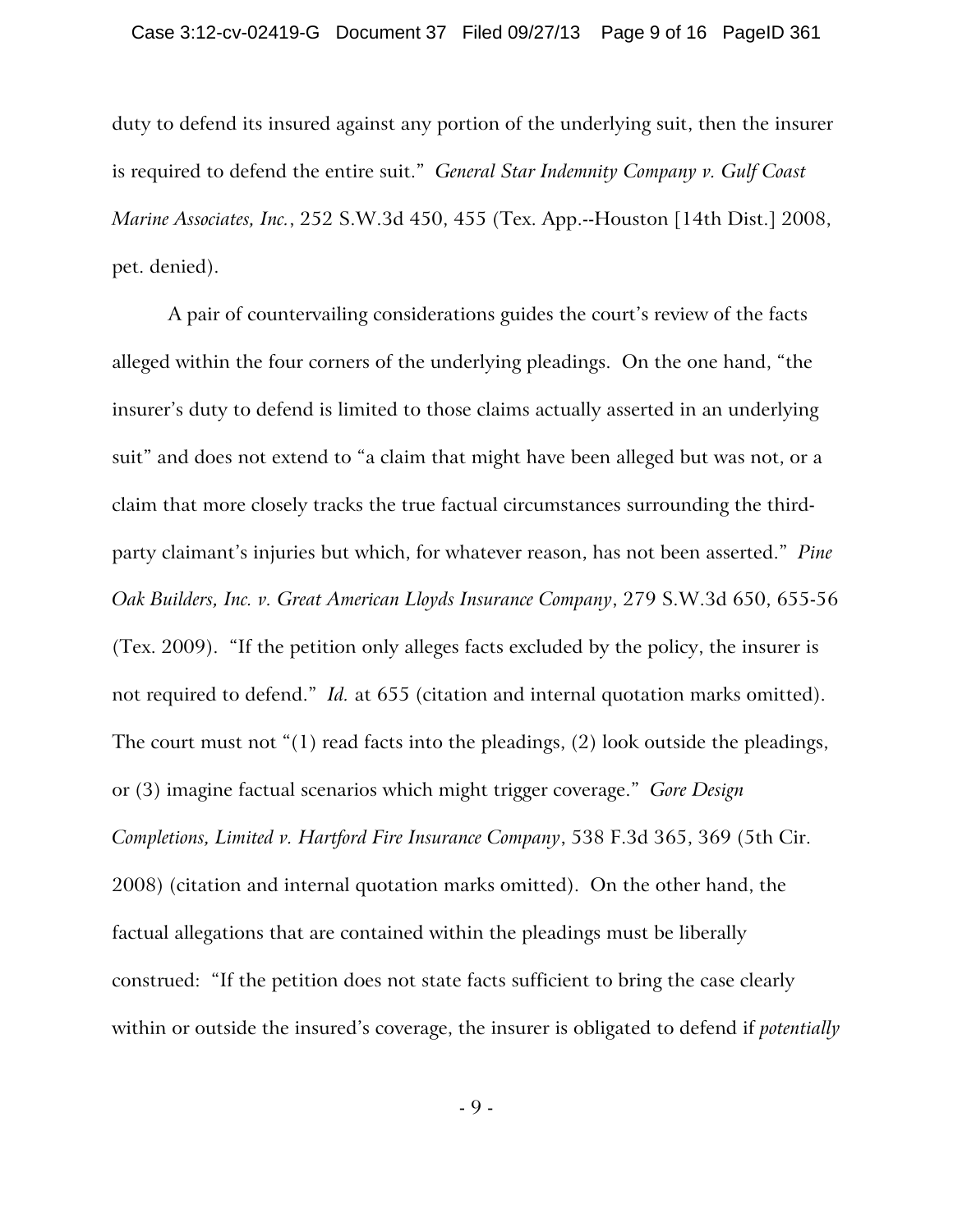there is a claim under the complaint within the coverage of the insured's policy." *Gulf Coast Marine Associates*, 252 S.W.3d at 454 (citing *Merchants Fast Motor Lines*, 939 S.W.2d at 141) (emphasis in original). A court may draw reasonable inferences from the pleadings that trigger an insurer's duty to defend, *id.* at 456, and doubts about whether "'the allegations of a complaint against the insured . . . [are] sufficient to compel the insurer to defend the action . . . will be resolved in [the] insured's favor,'" *Merchants Fast Motor Lines*, 939 S.W.2d at 141 (quoting *Heyden Newport Chemical Corporation v. Southern General Insurance Company*, 387 S.W.2d 22, 26 (Tex. 1965)). The net result is that insurers are advised to chart a cautious course: "When in doubt, defend," *Gore Design Completions*, 538 F.3d at 369.

#### 4. *Duty to Indemnify*

The duty to indemnify is separate from and narrower than the duty to defend. See *Lincoln General Insurance Company v. Aisha's Learning Center*, 468 F.3d 857, 858 (5th Cir. 2006). Liability is not based solely on the pleadings but upon the actual facts that underlie the cause of action and result in liability. *Trinity Universal Insurance Company v. Cowan*, 945 S.W.2d 819, 821 (Tex. 1997); see also *Heyden*, 387 S.W.2d at 25. Thus, "the duty to indemnify only arises after an insured has been adjudicated, whether by judgment or settlement, to be legally responsible for damages in a lawsuit." *Collier v. Allstate County Mutual Insurance Company*, 64 S.W.3d 54, 62 (Tex. App.--Fort Worth 2001, no pet.).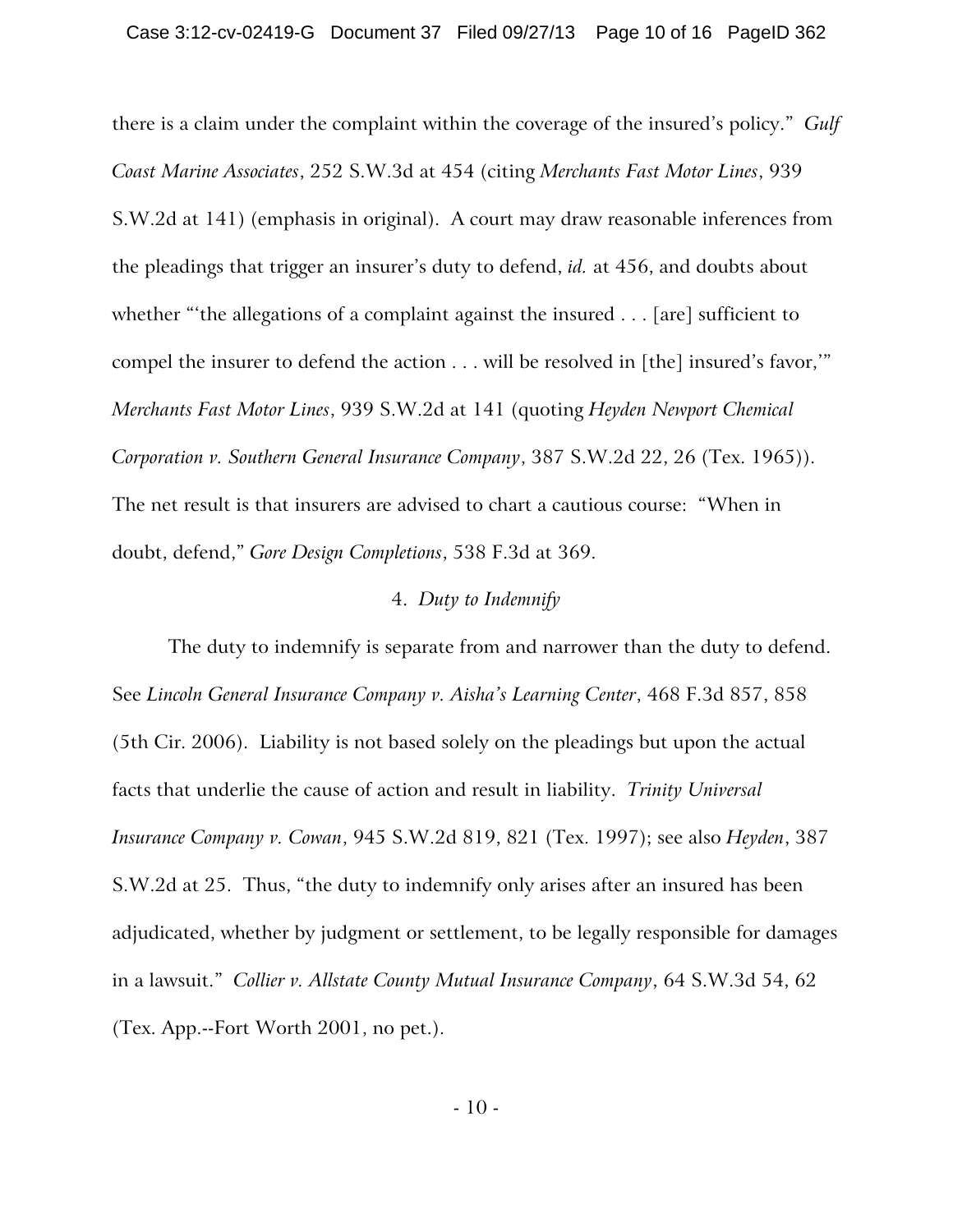## B. Application

Under the AXIS policy, AXIS agrees to pay:

[T]hose sums in excess of the **Retention** and within the applicable Limit of Insurance stated in Item 5 on the Declarations Page that any **Insured**, in performing **Insured Services** for others, becomes legally obligated to pay as **Damages** or **Claim Expenses** because of **Claims** as a result of the following conduct:

1. A negligent act, error or omission;

2. Oral or written publication of material that slanders or libels a person or organization or disparages a person's or organization's goods, products or services;

3. Oral or written publication of material that violates a person's right to privacy;

4. False arrest, detention or imprisonment;

5. Wrongful entry into or eviction of a person from a room, dwelling or premises that the person occupies; or

6. Malicious prosecution.

Policy at AXIS App 006 (emphasis in original). The conduct at issue in this case can only fall under "[a] negligent act, error or omission." The Claimant defendants have made numerous allegations relating to the Halo defendants' conduct that, taken as true, would qualify as "negligent act[s], error[s], or omission[s]." *See*, *e.g.*, Petition ¶ 121 ("Defendants negligently failed to ensure that Temme was purchasing mortgages even though Defendants knew or should have known that Plaintiffs were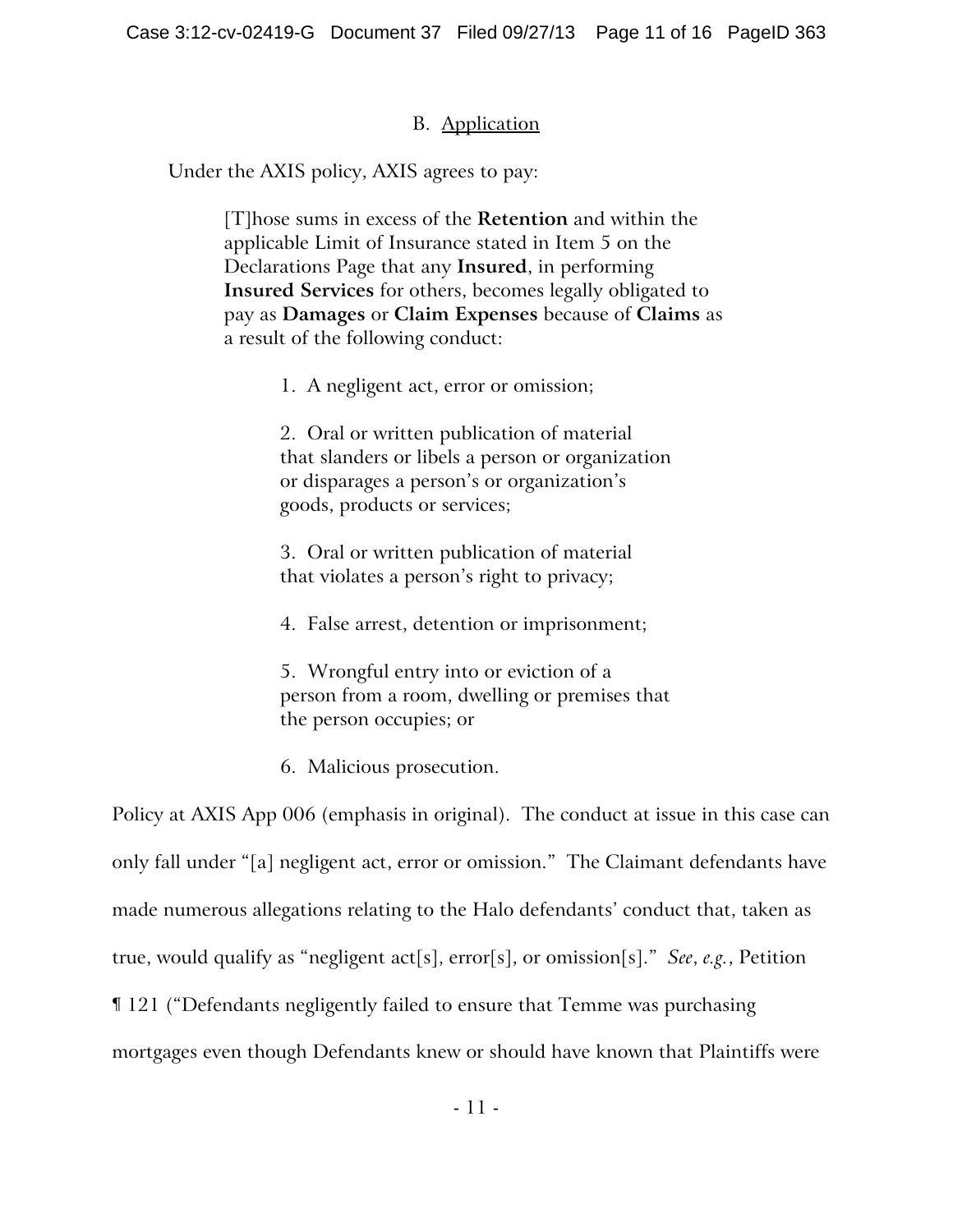providing funds to Temme to participate in Halo's business model."). The more

important issue is whether those negligent acts were done in the performance of

"Insured Services."

The AXIS policy defines "Insured Services" as

Mortgage broker services consisting of counseling, taking of applications, obtaining verifications and appraisals, loan processing and origination services in accordance with lender and investor guidelines and communicating with the borrower and lender. Debt settlement and credit services including arbitration and negotiations; real estate sales and brokerage services. Content and services via www.myhalogroup.com, www.halocreditsolutions.com, www.halodebtsolutions.com and www.morningstarmtg.net.com.

Policy at AXIS App 002, 012. The parties dispute whether the Halo defendants' actions occurred in pursuit of "Insured Services." AXIS argues that there are no allegations relating to "[d]ebt settlement and credit services including arbitration and negotiations; real estate sales and brokerage services," nor are there allegations relating to any of the listed websites. Motion for Summary Judgment Brief at 8. The Claimant defendants only challenge this statement based on the "real estate sales and brokerage services" provision; the Claimant defendants argue that "to the extent a mortgage is a security interest in real property, Claimants clearly also allege that the Halo defendants were negligent in connection with real estate sales and brokerage services." Response Brief ¶ 28. The court cannot conclude that the parties truly intended for "real estate sales and brokerage services" to apply to mortgage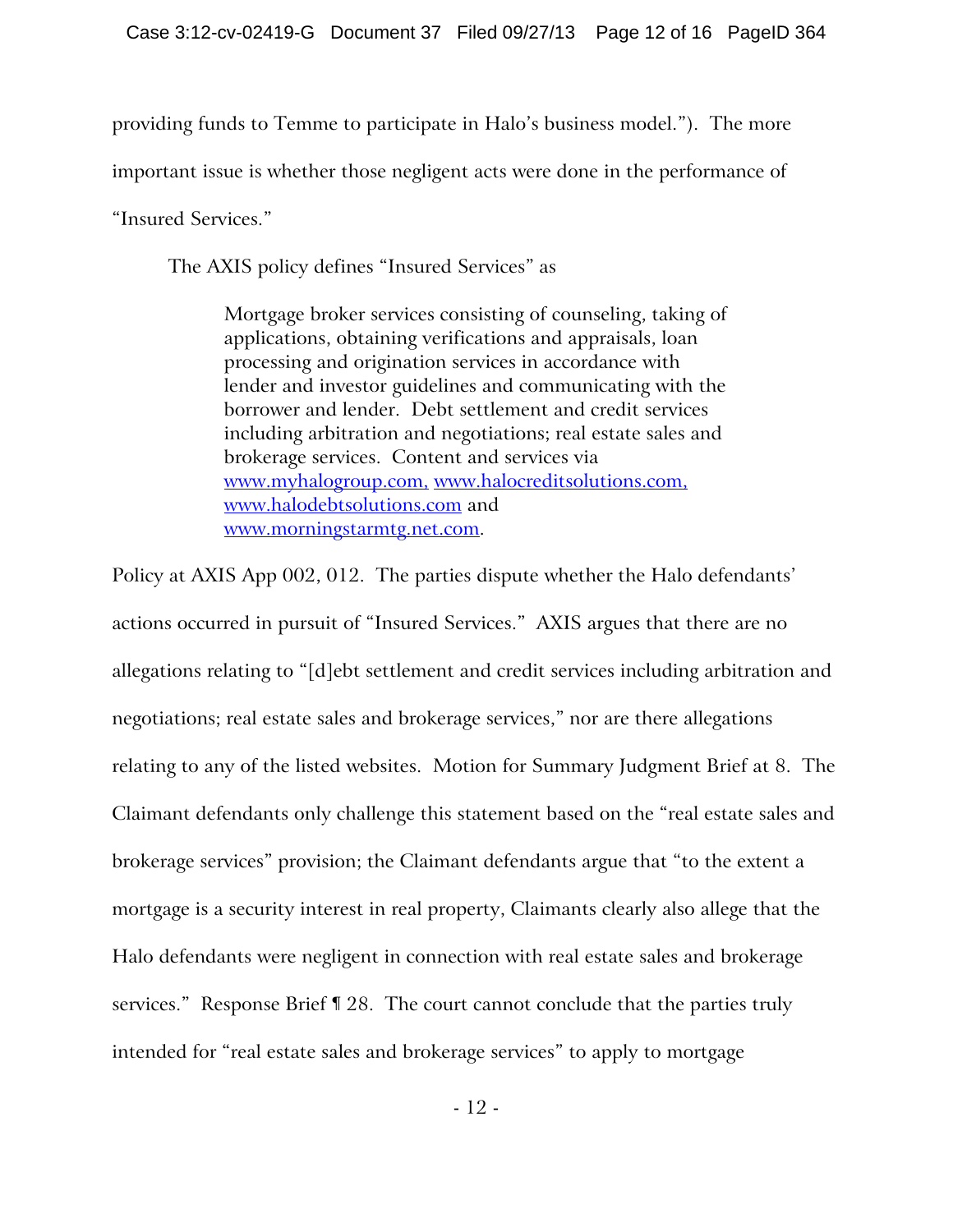investment schemes; the provision unambiguously refers to the purchase and sale of real property.

The parties' primary disagreement centers on the remaining "mortgage broker services" provision of the Insured Services definition. AXIS argues that the description of mortgage broker services as "consisting of counseling, taking of applications, obtaining verifications and appraisals, loan processing and origination services in accordance with lender and investor guidelines and communicating with the borrower and lender" is an exhaustive definition. Motion for Summary Judgment Brief at 8. AXIS asserts that the underlying action "arises from an investment scenario gone wrong" and does not involve the performance of these mortgage broker services. *Id.* The Claimant defendants, by contrast, argue that "mortgage broker services" is not defined in the AXIS policy; rather, the Claimant defendants insist, the phrases following "consisting of . . ." are merely an incomplete list of examples of mortgage broker services. Response Brief ¶ 10. The Claimant defendants instead look to the dictionary definitions of terms in the "mortgage broker services" provision.

To assert that the underlying action falls under mortgage broker services, the Claimant defendants rely on dictionary definitions from a non-legal dictionary. The Claimant defendants argue, for example, that a "broker" is "a person who functions as an intermediary between two or more parties in negotiating agreements, bargains, or

- 13 -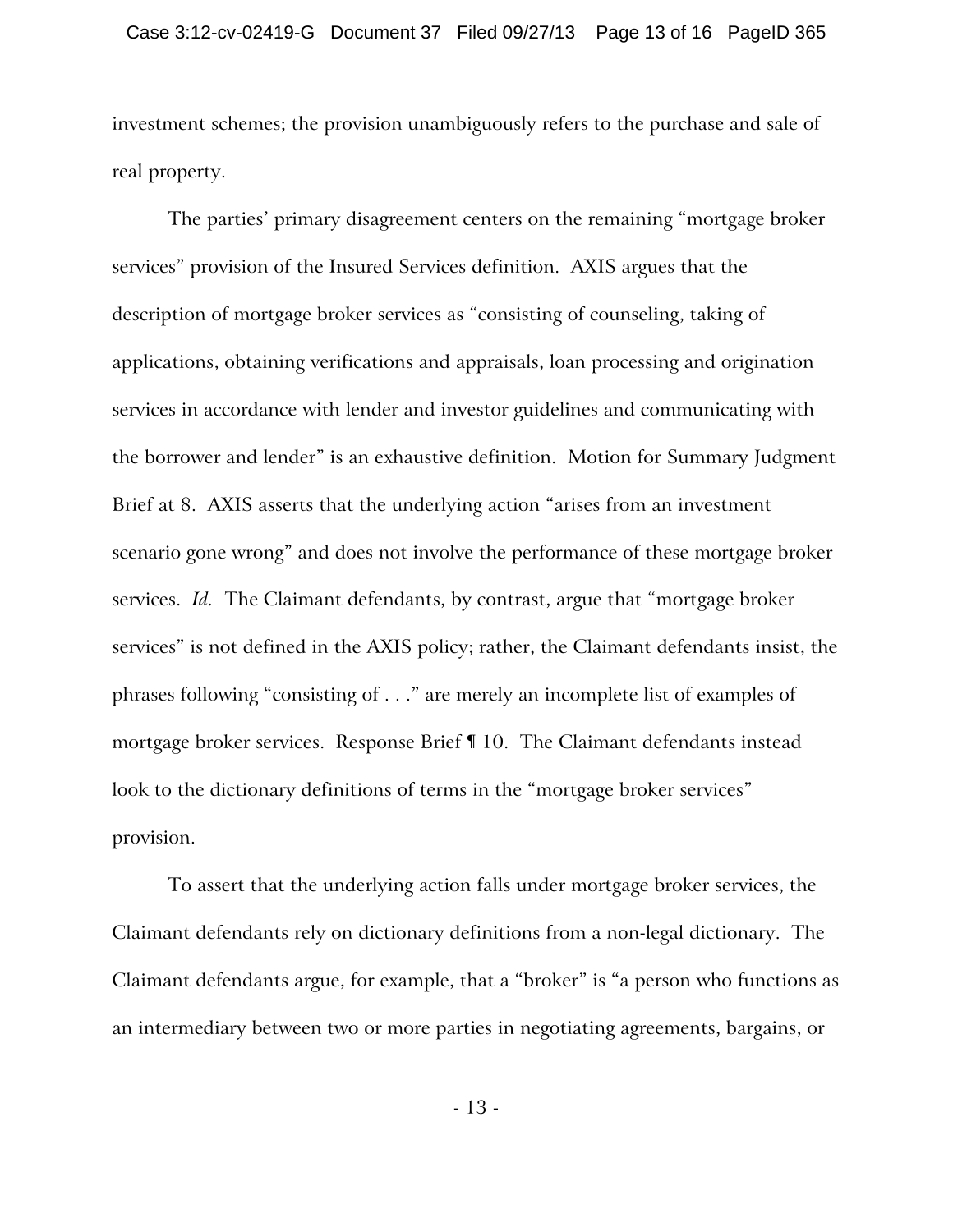the like," and that "processing" is a "systematic series of actions directed to some end." Response Brief ¶¶ 23, 26. The court does not doubt that the Halo defendants in some way behaved as an intermediary or that the Halo defendants engaged in a "series of actions." But, these are generic and overly broad definitions of single words isolated from the mortgage context. The Claimant defendants may not simply remove a single word from its setting and treat its individual meaning as dispositive. See *Forbau v. Aetna Life Ins. Co.*, 876 S.W.2d 132, 134 (Tex. 1994). It would be difficult to dream up a situation in which a party did not take a "series of actions directed to some end."

Black's Law Dictionary defines a mortgage broker as "[a]n individual or organization that markets mortgage loans and brings lenders and borrowers together. *A mortgage broker does not originate or service mortgage loans*." *Black's Law Dictionary* (9th ed. 2009) (emphasis added), *available at* Westlaw BLACKS. In this case, however, the Halo defendants' role was exactly that: to "process and service the mortgages purchased by Temme and Stewardship GP." Petition ¶ 32. The partnership between the Halo defendants, Temme, and Stewardship GP was not engaged in marketing mortgage loans; they were in fact engaged in quite the opposite -- purchasing mortgages to collect on them. *Id.* ¶¶ 31-33.

The allegations in the underlying action are fundamentally based on the Halo defendant's misuse of the Claimant defendant's invested funds, not in mortgage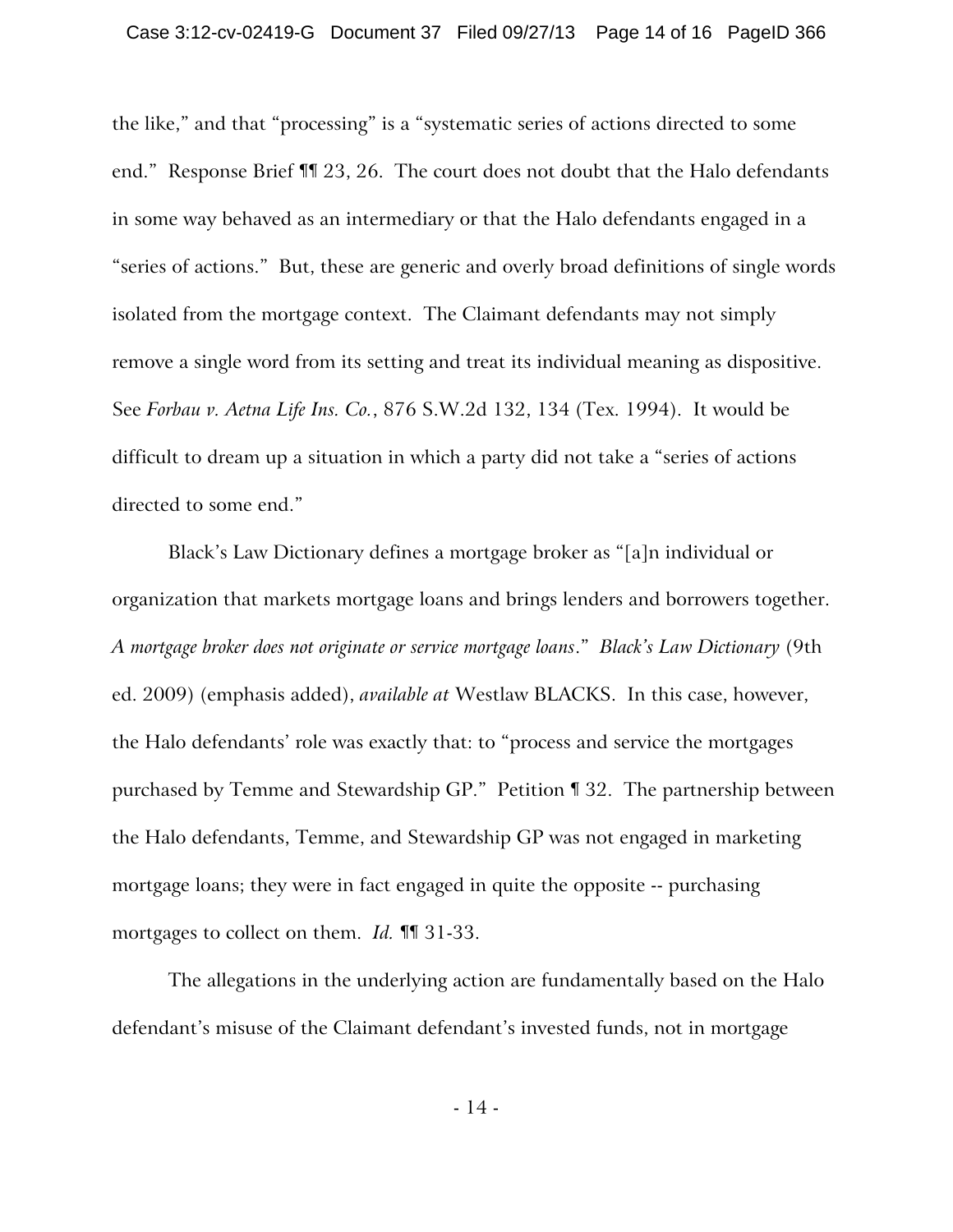broker services. Taking the allegations in the petition as true, none of the funds even went to purchase mortgages. Petition ¶ 78. The fact that the proposed investment scheme was supposed to involve mortgages does not overshadow the fact that the allegations ultimately stem from fraud and misappropriation of funds.

Since the claims in the underlying action fall outside of the Insured Services as defined in the AXIS policy, the court does not reach AXIS's alternate argument that the underlying action falls within exclusions to coverage. There remains no genuine issue of material fact as to AXIS's duty to defend; therefore, the court grants summary judgment on that claim.

AXIS also cites *Farmers Texas County Mutual Insurance Company v. Griffin*, 955 S.W.2d 81, 84 (Tex. 1997), to support its argument that it has no duty to indemnify because there is no duty to indemnify if the same facts that negate the duty to defend also negate the duty to indemnify. *See* Motion for Summary Judgment Brief at 6. However, "the holding in *Griffin* was fact-specific and cannot be construed so broadly." *D.R. Horton-Texas, Limited v. Markel International Insurance Company, Limited*, 300 S.W.3d 740, 744 (Tex. 2009). "[A]n insurer may have a duty to indemnify its insured even if the duty to defend never arises." *Id.* at 741. "[U]nlike the duty to defend, which turns on the pleadings, the duty to indemnify is triggered by the actual facts establishing liability in the underlying suit, and whether any damages caused by the insured and later proven at trial are covered by the terms of the policy." *Colony*